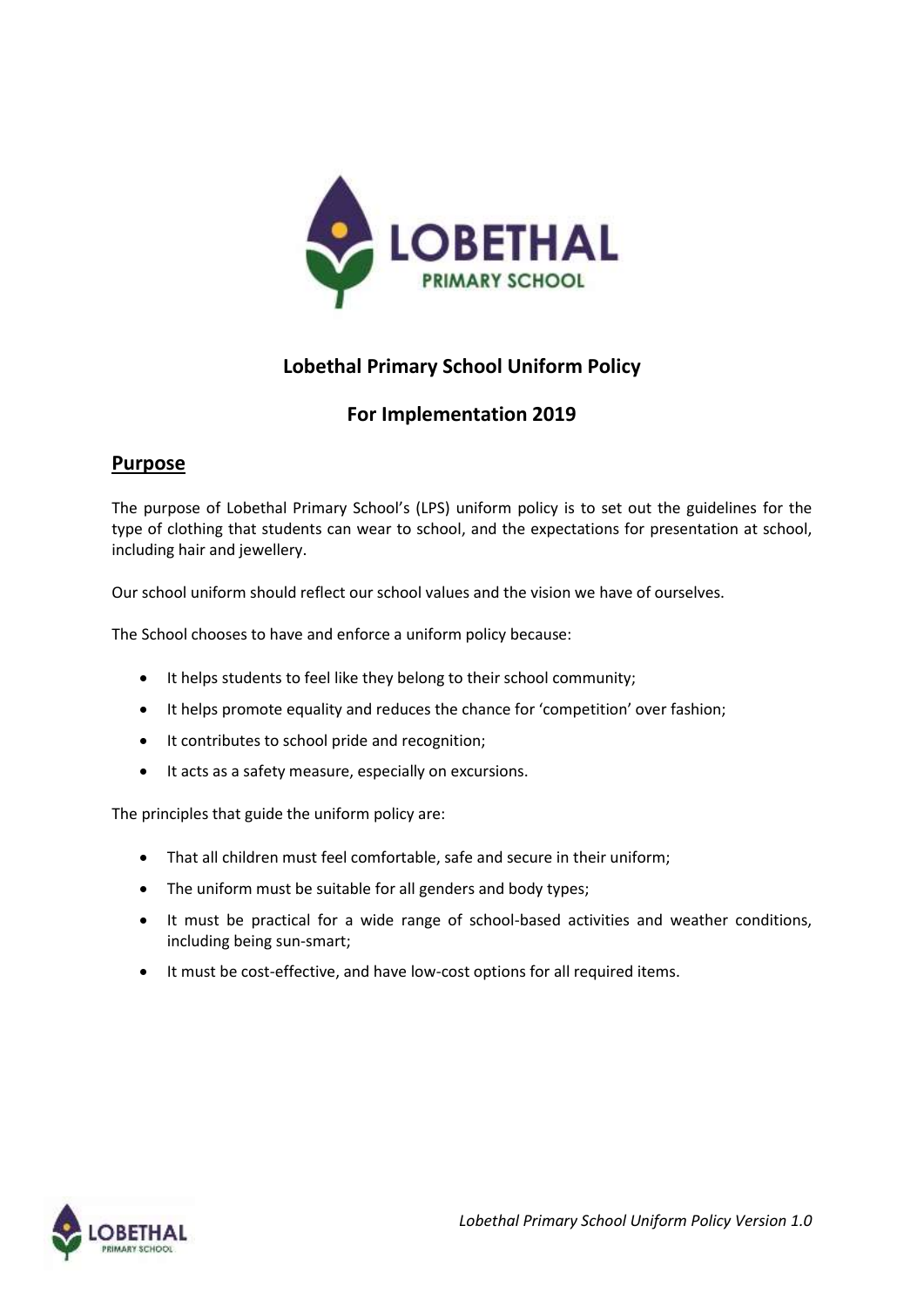# **LPS Dress Code**

#### **The preferred uniform for Lobethal Primary School students is:**

- Bottle green, navy and gold polo with LPS logo, in short or long sleeves
- Bottle green, navy and gold jumper with LPS logo
- Bottle green jacket with LPS logo
- Plain navy blue pants (cargo, drill, tracksuit or ponte pants)
- Plain navy blue shorts, skirts or skorts
- Plain navy leggings or tights (only worn under skirts, skorts or dresses)
- Green and white checked school dress
- Bottle green wide-brimmed or bucket hat, with no cords, or legionnaire-style hat, plain or with logo (Terms 1 and 4). Hats must have a brim with a depth of at least 6cm to provide adequate protection from the sun.



Other acceptable items are:

- Plain bottle green polo shirts (must be polo shirts in Terms 1 and 4 to be Sun Smart; crew neck t-shirts and skivvies may be worn under jumpers in Terms 2 and 3)
- Plain bottle green windcheaters or hoodies
- Plain bottle green or navy beanie, scarf or gloves
- Plain bottle green parka or rain jacket
- Year seven commemorative jumper or shirt

Polos and jumpers with the school logo are available from the school office. Pants, shorts, skorts and dresses will be ordered once a term through our uniform supplier, or can be purchased at various chain stores. Pants, shorts, skorts and skirts must be navy blue; mid-blue or faded blue is not acceptable.

Year 7 students have the additional option of alternative tops, designed by them in school approved colours.

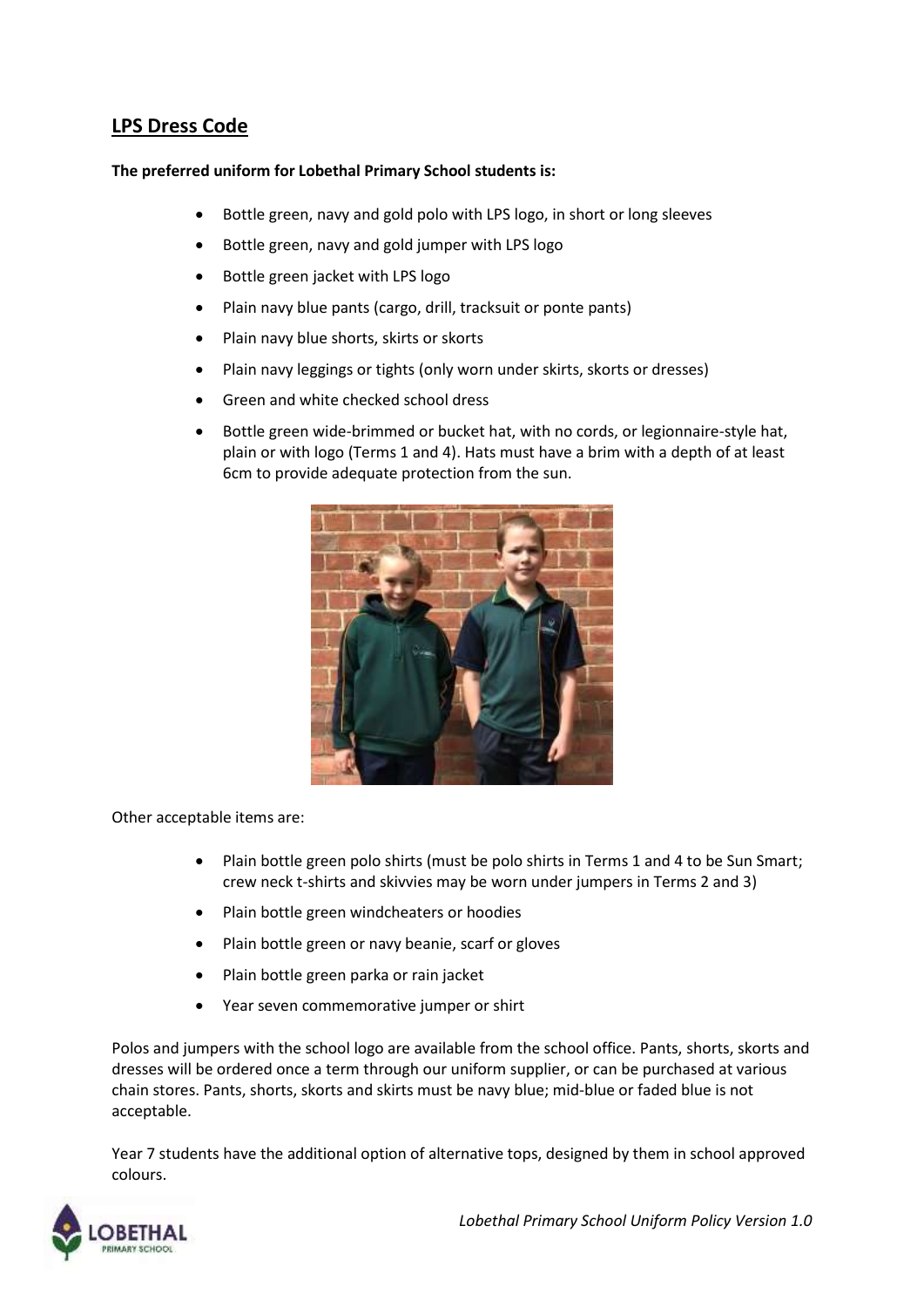## **Non-approved clothing**

The following items are not acceptable as part of the LPS uniform:

- Denim pants, shorts or skorts/skirts
- Generic polo or other t-shirts, or jumpers, in colours other than bottle green (ie no navy or gold tops)
- Clothing with logos, pictures, slogans or brands (other than the school logo)
- Leggings or tights in colours other than navy
- Leggings worn alone (ie not under a skort, skirt or dress)
- Ripped, torn or graffitied clothing
- Hats that are too small and do not offer adequate sun protection, including caps. Students without an appropriate hat will be restricted to play in undercover areas.

#### **Shoes**

Shoes must be sensible and durable for outside and inside play, and include school sandals, shoes and sneakers. Shoes need to be appropriate for regular physical activity outdoors. Ballet flats, thongs, light-weight dress sandals and slip-on shoes are therefore not suitable footwear. If shoes have laces, they need to be laced up to ensure safety. There are no restrictions on colour of shoes or socks. Rubber boots are acceptable in winter terms as additional footwear for outdoor play.

Note that OSHC have restrictions on the types of shoes that can be worn and these are outside of the general uniform policy.

#### **Hair, jewellery and make up**

Long hair should be tied back for safety and to help prevent the spread of head lice. Hair accessories, such as ribbons, in bottle green, navy and gold are acceptable.

Jewellery should be kept to a minimum to help prevent broken or lost pieces and to ensure safety. In particular, earrings should only be small studs or sleepers.

Make up is not permitted.

#### **School bags**

A LPS school bag is available, but not compulsory. This bag has been chosen to represent good value for money in terms of its design and durability.

### **Physical education (PE) lessons**

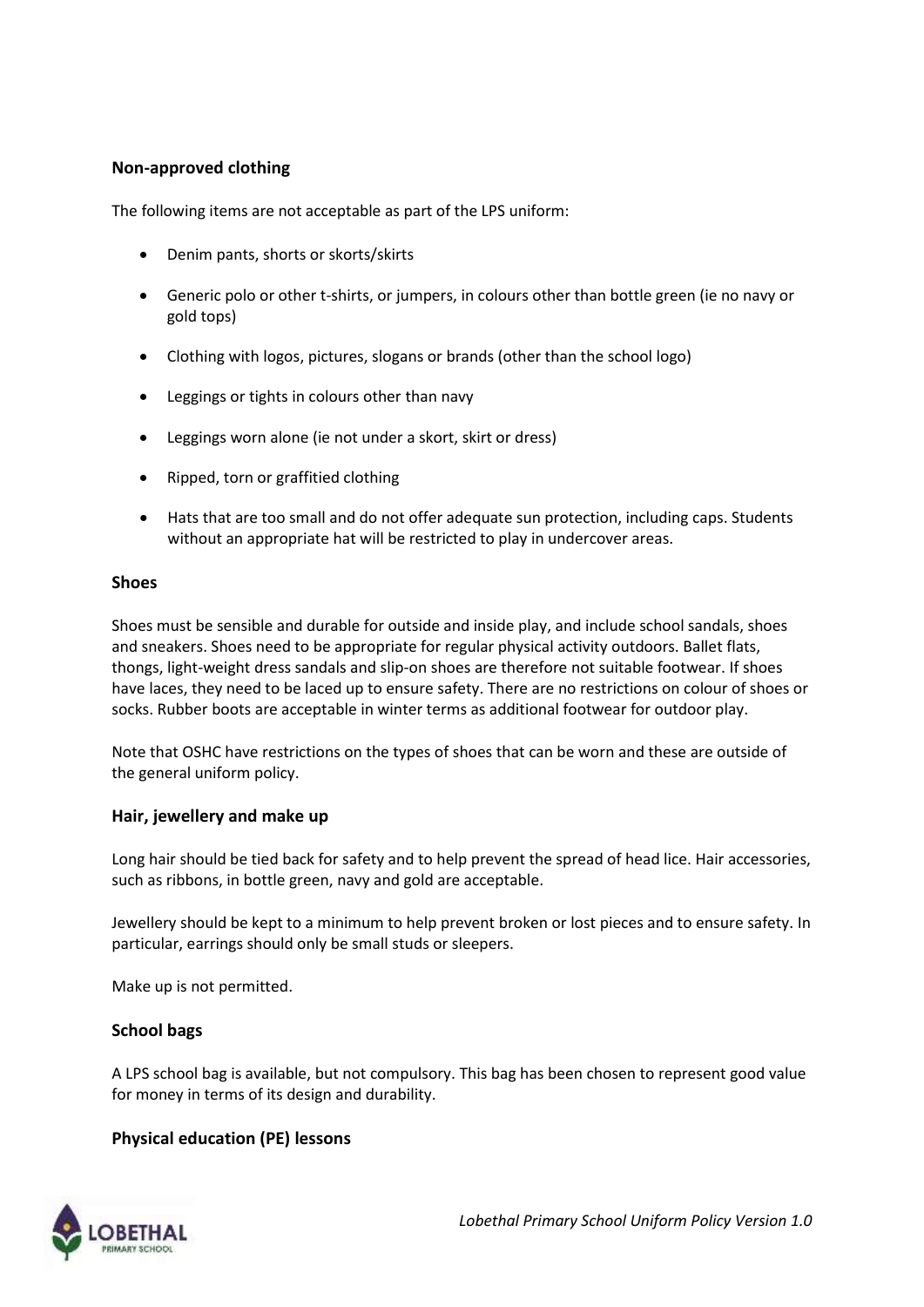Teachers will communicate with their classes regarding the days they have PE lessons. On these days, students are expected to wear uniform suitable for physical activity, including sneakers.

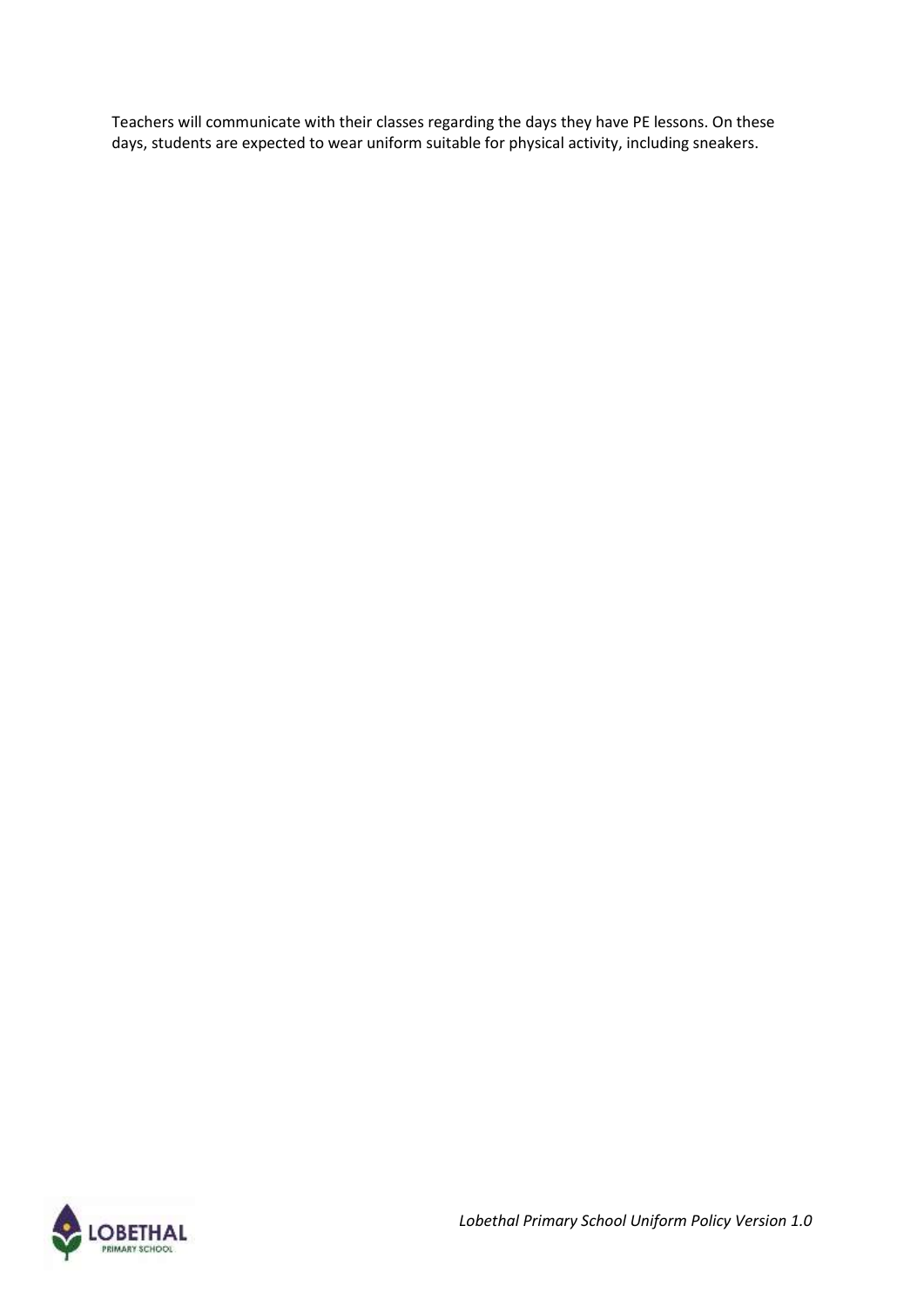# **Representing the school at external events.**

### **Sports events**

The school provides a sports uniform for students representing the school at sports events. The sports uniform is borrowed and needs to be laundered and returned to school after the event.

For swimming lessons, Sun-Smart guidelines recommend that students wear rash vests or t-shirts over bathers or with shorts.

### **Excursions**

For most excursions, school uniform is required, and the polos and jumpers with the school logo are strongly encouraged. Not only does neat and tidy school uniform help to present the school in the best light, it also adds to safety as children are easily identifiable.

Where school uniform is not required for particular excursions, teachers will make arrangements with their class prior to the excursion, outlining the special requirements.

## **Exemptions from wearing school uniform**

According to Department for Education guidelines:

Pursuant to Regulation 86(5) the Principal may exempt a student from the school dress code upon receipt of a written request from a parent of each student. Grounds on which parents may seek exemption include:

- Religious (clothing or adornments, unless the item poses an unacceptable risk to safety)
- Cultural or ethnic
- New students (time to purchase, wear previous uniform)
- Itinerant and mobile students
- Financial hardship
- Genuine medical, health, emotional or family sickness reasons, and
- Other additional grounds as the school council/Principal may determine.

To minimise the possibility of conflict, the Principal must ensure sensitive and careful consideration when approving an exemption.

## **Enforcement and non-Compliance**

According to Department for Education guidelines:

The Principal will enforce the dress code of the school and may take appropriate disciplinary action in relation to wilful and persistent breach of that dress code.

Pursuant to Regulation 86(6) the Principal may not enforce the dress code by the suspension, exclusion or expulsion of a student from the school, or by otherwise precluding the student from participating in the educational program of the school.

Positive reinforcement and encouraging responsible behaviour are the preferred approaches to ensure students comply with the school's dress code.

The whole school community has a role to play in encouraging the meeting of these standards.